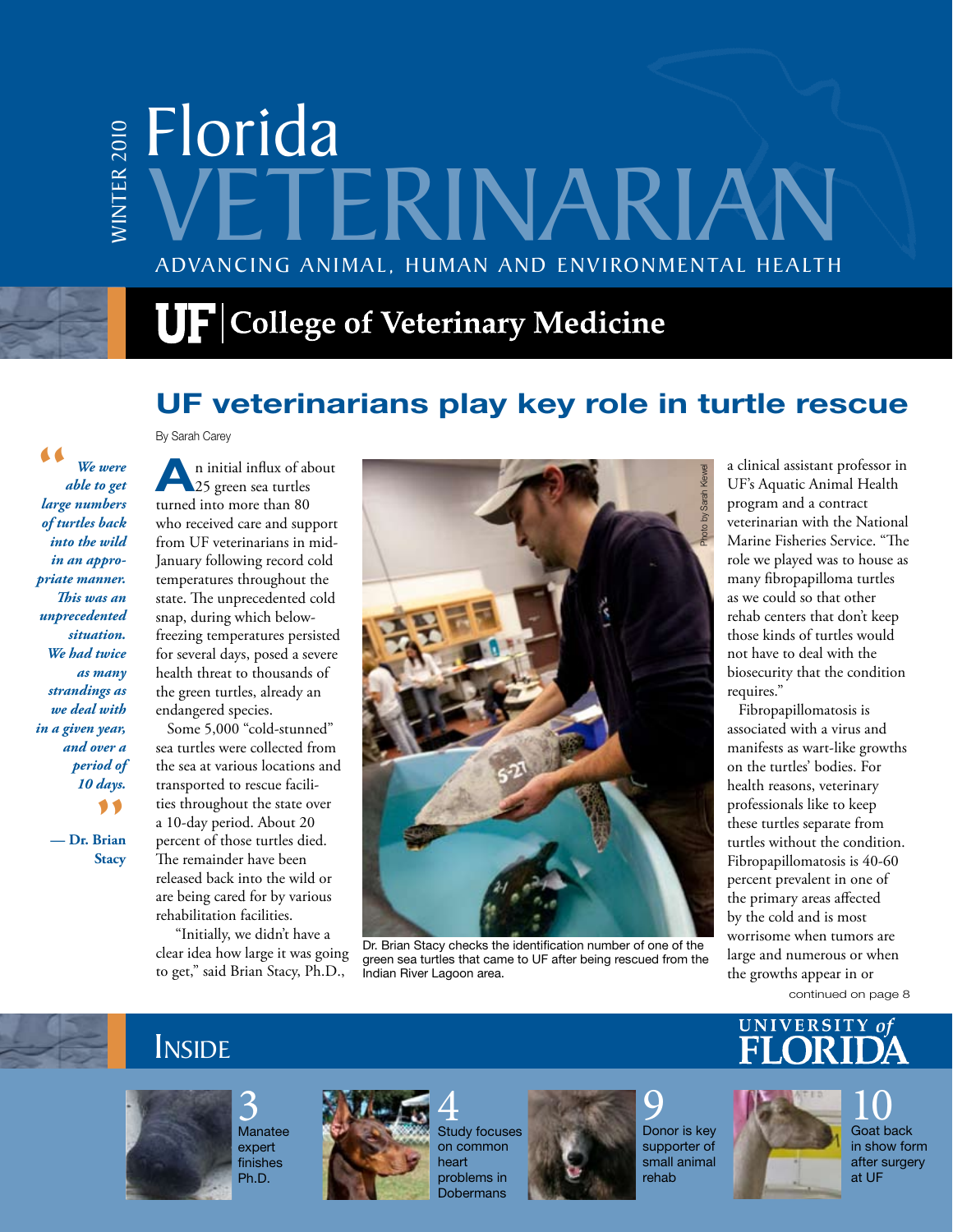# Veterinarian Florida

Florida Veterinarian is published by the University of Florida College of Veterinary Medicine for alumni and friends. Suggestions and comments are welcome and should be emailed to:

Sarah Carey, Florida Veterinarian editor, at: careysk@vetmed.ufl.edu.

Check out the college web site at: www.vetmed.ufl.edu

**Dean** Glen F. Hoffsis D.V.M., M.S.

**Executive Associate Dean**  John Harvey D.V.M., Ph.D.

**Interim Associate Dean for Students and Instruction** Thomas W. Vickroy Ph.D.

**Associate Dean for Research and Graduate Studies** Charles H. Courtney D.V.M., Ph.D.

**Senior Director of Development and Alumni Affairs** Karen Legato

**Assistant Director of Development and Alumni Affairs** Patricia Wlasuk

**Director of Public Relations** Sarah K. Carey M.A., A.P.R.

**Coordinator of Alumni Affairs** Jo Ann Winn

Small Animal Hospital (352) 392-2235

Large Animal Hospital (352) 392-2229

College Administration and Dean's **Office** (352) 294-4200

Public Relations (352) 294-4242

Development and Alumni Affairs (352) 294-4256

## **Message from the Dean**



Dean Glen Hoffsis

#### College plans strategically for growth, change

**O**ur College of Veterinary Medicine is on the move! All of us are struggling to keep our businesses, organizations and personal lives maintained during this most persistent recession. At the college, we have hopefully weathered the worst of budget reductions and are looking ahead to avenues for progress. At times like this we must resist the temptation of pessimism and be prepared to take prudent risks as we explore new ventures, programs and services that can provide the pathway for growth. The college is in the process of developing a new strategic plan which will chart the course for the next few years. I would like to explore a few of our ideas with you.

The new small animal hospital is now within striking distance of becoming reality. The structure is now complete and the interior finishes are being completed and equipment will then be installed. The building is

on track to be completed on time and on budget and will open for business in early October 2010. Please watch for more information about the numerous events we are planning around the opening. The structure will be the signature for the veterinary campus and will serve generations of students, residents, clients, and referring veterinarians. Most important is the nature of the work that will take place in the new hospital, as well as the other veterinary buildings. The new UF Vice President for Health Affairs, Dr. David Guzick, has concluded that all the Health Science Center colleges should aspire to hold as their centerpiece value patient care and the community. In our case, we will also add the client and the referring veterinarian. We think this concept will serve us well as we begin a new day of quality service and care as we occupy the new hospital.

We will institute a veterinary student enrollment management strategy that promises to meet the needs of students and the state of Florida, as well as the financial needs of the college. We intend to make small incremental increases in our enrollment over the next several years to achieve these goals.

We are reaching out to the various communities and constituencies of Florida in an significant manner. The FARMS group has instituted a certificate program for students who have an interest in pursuing food supply veterinary medicine. This builds on our program designed to create a pathway for four such students to gain admission to the college each year. Now we are working with the state veterinarian and food animal constituents around the state to identify geographic areas of need which would qualify graduates to receive federal funds for debt forgiveness if they practice in those areas. We have strong Extension programs in dairy, beef, equine, poultry, and aquatics. Recently we were involved in rescuing numerous sea turtles suffering from cold stress during the recent cold wave that swept Florida. Our shelter medicine group was also instrumental in rescue efforts at a cat sanctuary in south Florida that fell on hard times. We offer continuing education to veterinarians and animal owners and provide assistance for a variety of emergencies around the state.

These are exciting times and I invite you to observe our progress. As always, thanks for your generous support and Go Gators!

Sincerely,

Glen Hoffsis Dean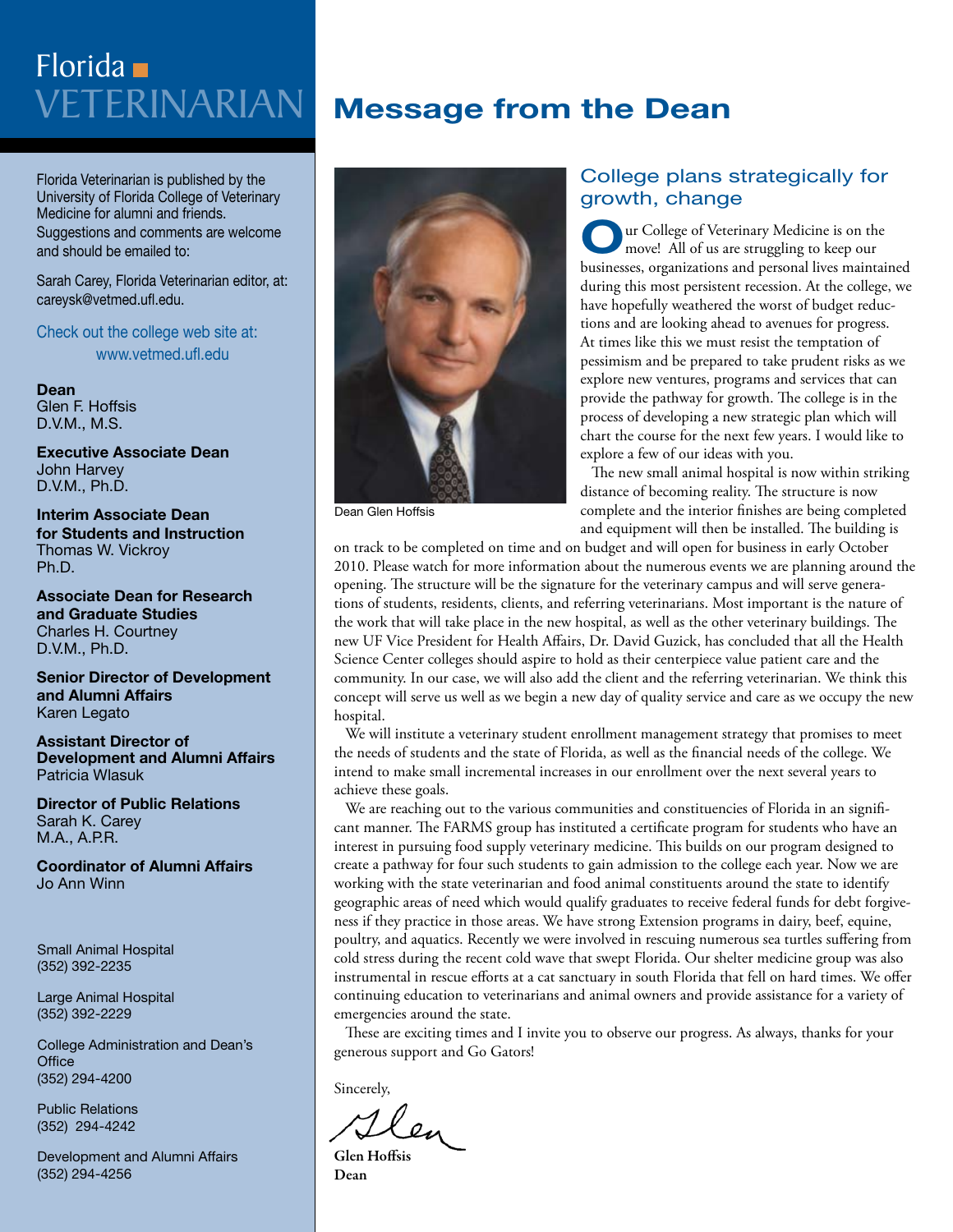## **Longtime manatee biologist receives doctoral degree in December**

By Sarah Carey

**I** t may have taken feder<br>research biologist Bob t may have taken federal Bonde six years to finish his Ph.D., but as he puts it, he's never let his schooling interfere with his education.

"Much of the information utilized for my dissertation dates back to when I started working on manatees more than 30 years ago," said Bonde, who successfully defended his dissertation, which focused on population genetics of the manatee, in November at the UF College of Veterinary Medicine. He received his degree December 18 during UF's graduate program commencement exercises.

Bonde has spent his entire professional career working with both the U.S. Fish and Wildlife Service and the U.S. Geological



Bob Bonde, right, and his wife, Cathy Beck, left, are shown in Belize with a healthy wild female manatee that had been captured for a health assessment and was subsequently released.

Survey, where he was assigned to work on population research for the manatee.

 "I have always had an interest in genetics and understand the value as it relates to conservation of this endangered species," Bonde said. "My interests are broad, but my doctoral program focused only on the manatee genetics issues. I was able to juggle the other responsibilities of my job and still get the genetics program underway."

 To date, the manatee genetics samples Bonde has amassed over the last 20 years have provided three other Ph.D. projects, one in the Department of Fisheries in 2000, one in the College of Medicine in 2007 and one in the College of Veterinary Medicine in 2008.

 Currently Bonde's name is associated with some 65 scientific publications. In 2006, he co-authored a book, The Florida Manatee: Biology and Conservation, with Dr. Roger Reep, a professor of neuroscience in the CVM's department of physiological sciences. Bonde and Reep have a professional relationship going back more than 20 years.

 "Perhaps more than any other single individual, Bob Bonde represents the face of the manatee community in Florida," Reep said. "Whether organizing medical assessments of wild manatees, being interviewed for television documentaries or doing his own trailblazing research on manatee genetics, Bob is thoughtful, kind and encouraging to young investigators."

 Reep added that Bonde's genuine love of manatees and his dedication to promoting healthy interactions between humans and manatees are accompanied by an unwavering positive attitude that is "sweetly contagious."

I hope that genetics will shed some light on the issues and provide us with better opportunities for the next generation of scientists."

 He added that he very much wanted to remain a part of that process and to continue his affiliation with the CVM.

 "I have never worked with a more pleasant person," Reep said. "It has been a revelation to watch Bob organize the manatee health assessment captures. He takes a group of 30 chilly people that have never worked together before, speaks gently to them about what to expect, leads by example and good humor," Reep said. "Amazingly, these events go off with no complaints I have ever heard."

 Bonde's wife, Cathy Beck, has worked side by side with her husband for 32 years on the manatee project for USGS. Beck, a wildlife biologist, manages the Manatee Individual Photo Identification System, a computerized archive of sighting and life history data on individual manatees from throughout the southeastern United States.

 "We are a team, and continue to work hand in hand on many issues," Bonde said. "That will not change, as our passions are much the same. Recently we have spent more time together working on international sirenian projects in Belize and Australia."

 Dr. Ruth Francis-Floyd, who directs UF's Aquatic Animal Health program, said that having Bonde in the aquatic animal health graduate program has been "a total privilege."

"His participation gave our fledgling program instant credibility," she said. "He has led by example and we are so proud to have his good name associated with the University of Florida."

 In turn, Bonde called Reep an enthusiastic scientist and said he had been fortunate to be able to work with Reep on the manatee book.

 "It was a culmination of a lot of experience and information on the manatee," he said, adding that book profits are donated to a fund to reward and acknowledge students in the CVM graduate program.

 The future should offer an opportunity to make further use of the material collected more recently, Bonde said.

 "I suspect not much will change at my end," he said. "I love my job and the agency I work for and embrace being part of the planning for the future. In that future,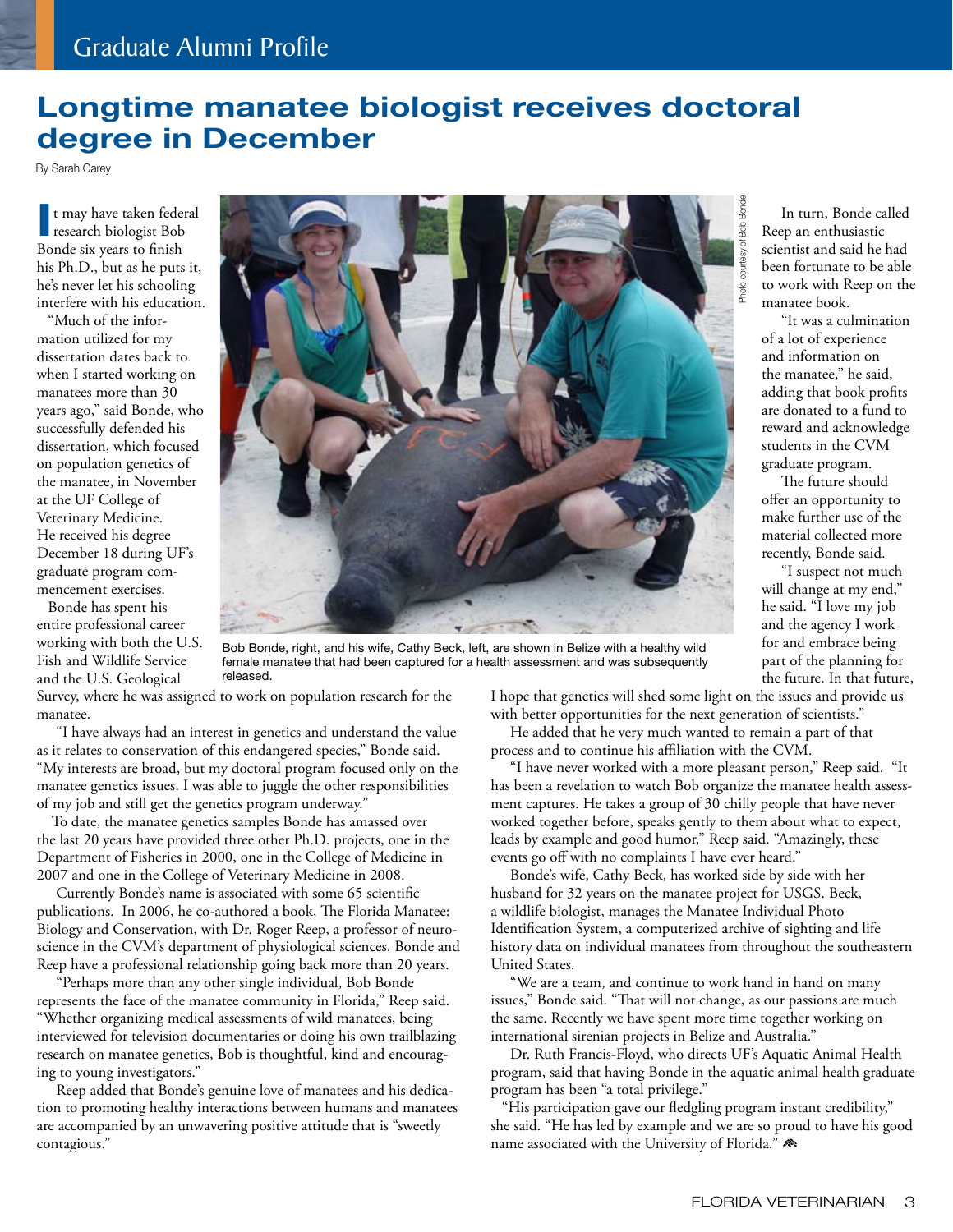## **New study will examine use of gene modified stem cells to aid Dobermans with heart condition**

By Sarah Carey



**E**xpanding earlier research, University<br>
of Florida College of Veterinary Medicine cardiologists have begun a pilot study using adult stem cells to repair heart function in Doberman pinschers with a common heart condition.

Researchers hope to build on their results to further explore the technique in other breeds of dogs.

"Our goal would be to try to regenerate and bring new muscle cells into the heart," said Amara Estrada, D.V.M., an

assistant professor and chief of the UF Veterinary Medical Center's cardiology service.

The Doberman Pinscher Club of America has provided \$72,000 for Estrada's team to study up to 15 dogs with early stage dilated cardiomyopathy, known as DCM. A common disease of the heart muscle, DCM affects both dogs and people. Although people may benefit from aggressive therapy, such as heart transplants or ventricular-assist devices, medical therapy is the only current treatment option for dogs afflicted with the disease.

At best, however, such treatment only prolongs the inevitable.

"When a person gets this disease and their heart fails, they typically go on a list to receive a transplant," Estrada said. "But when our patients get it, they are done."

Procedures such as open heart surgery or ventricular assist devices would be cost-prohibitive for most animal owners, Estrada said.

"If this technique works, it would provide an affordable treatment option and one which never existed before," she said. "People wouldn't have to watch their dogs suffer."

Dobermans are afflicted with DCM more frequently than any other dog breed, and experience extremely high mortality rates. Most Dobermans with this condition die within six months.

"Other breeds of dogs with this condition do not have as rapid a course, but do eventually succumb due to refractory heart failure," Estrada said.

 Judith Brown from the Doberman Pinscher Club said she heard Estrada's name mentioned by another researcher with an interest in DCM. Brown contacted Estrada right away.

"This disease is an enormous problem in our breed," she said. "We are all losing dogs because of it. We have been looking for some time for a viable study to donate funds, and which we could really believe in," Brown said. "I feel like if you are going to donate to anything, you might as well make a difference."

 Brown said she had spoken to a lot of investigators, but was immediately impressed with Estrada.

"Our dogs are dropping dead in front of our faces," Brown said. "Dr. Estrada had the empathy and understanding of what we're dealing with. A lot of people don't seem to get it, but she did."

Preliminary data from Estrada's study will be used to apply for larger scale clinical trials for Dobermans with DCM, and also for possible exploration as a translational model for additional studies of the



Shown is Spirit Witt, a healthy Doberman Pinscher who visits the UF cardiology service every year for health screenings.

disease in people, Estrada said. Over the past one and a half years, Estrada and her colleagues at the Powell Gene Therapy Center at UF have removed stem cells from rats and mice, modified them, and returned them to the animals to repair damaged heart tissue.

"The major advantage of this cell type is their ability to avoid the immune system, therefore allowing them to engraft in the heart and survive without rejection," Estrada said.

Transplantation of these stem cells has emerged as a safe and effective means to repair left ventricular pump function in experimental animal and human patients with chronically infarcted or ischemic hearts, researchers said.

The cells are cultured and maintained in the laboratories of Barry Byrne, M.D., Ph.D. and Thomas Conlon, Ph.D., at the Powell Gene Therapy Center.

"This technique follows the latest trend in gene therapy with combination of stem cells as a platform for expressing therapeutic proteins," Conlon said. "We are really encouraged by the previous studies and excited to be a part of Dr. Estrada's research as not only a potential treatment in canines, but it could be potentially therapeutic in people too."

Dogs participating in the study will be anesthetized and cells will be injected via catheter into the coronary sinus — essentially a channel through which blood flows into the heart. Follow-up examinations will take place at one month, six months, 12 months and 18 months.

To identify registered Dobermans appropriate for the study, Estrada will be arranging several screening clinics at dog shows and other venues during the next few months. To meet the criteria, dogs must be asymptomatic but will show evidence of cardiac dysfunction as the result of various screening tests.

For more information about the study, contact Estrada via email at estradaa@vetmed.ufl.edu or through UF's small animal hospital at (352) 392-2235. n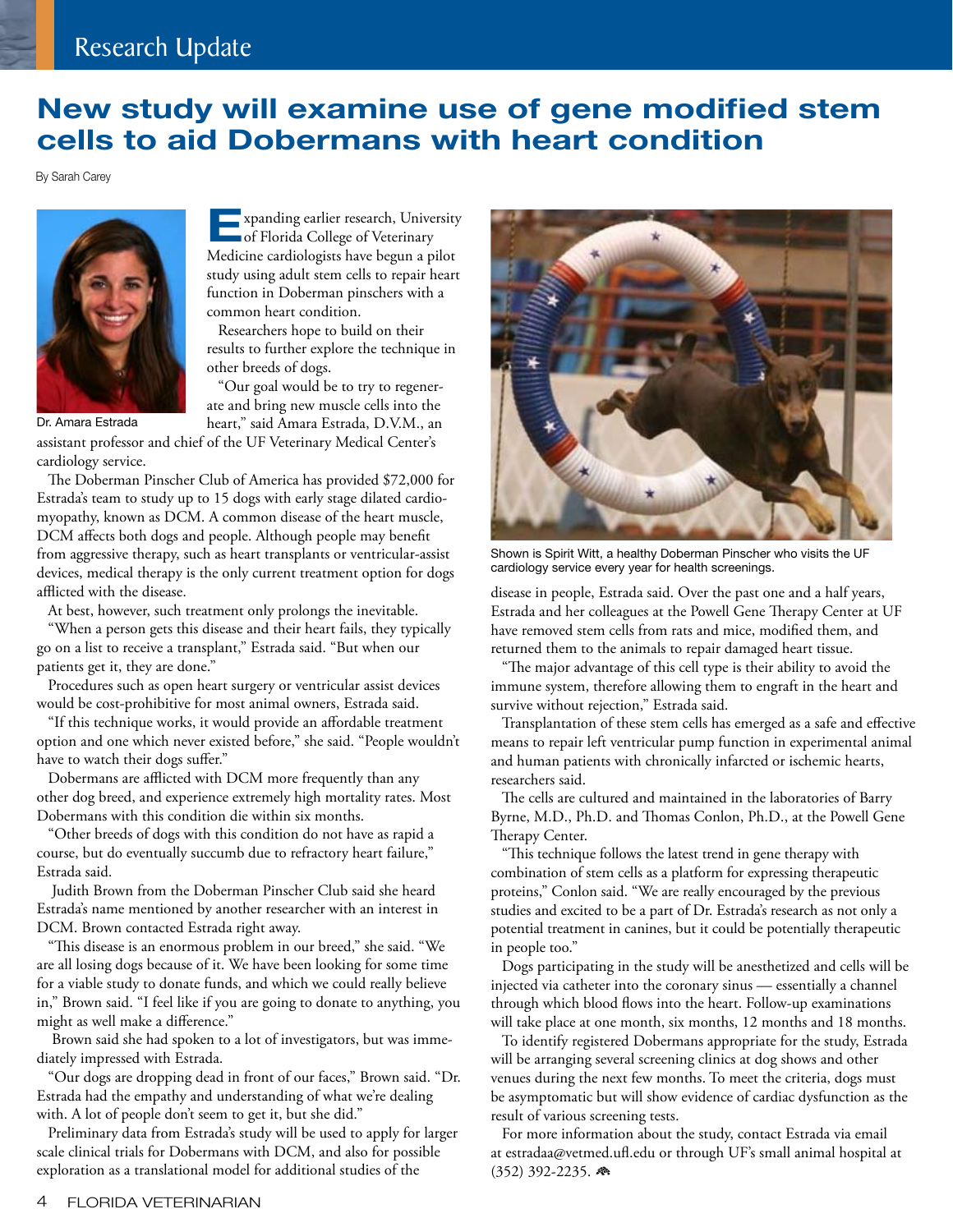## **UF veterinary cardiologist named one of country's best vets**

By Sarah Carey

**AMARA Extrada, D.V.M., an assistant professor of cardiology at the University of Florida College of Veterinary Medicine, is the** Southeast Regional winner of the nationwide "Thank Your Vet for a Healthy Pet" contest.

 Sponsored by Morris Animal Foundation, Hills Pet Nutrition, Inc., and BowTie, Inc., the essay-based contest allows clients to honor outstanding veterinarians for their dedication to helping animals and strengthening the human-animal bond.

 Nominating Estrada for the award was Gary Anthon of South Jordan, Utah. Anthon and his family members wrote about how their dog, Scooby, came to be a participant in Estrada's pacemaker study. The Anthons learned in early 2007 that Scooby, a black Lab, had a heart condition known as third-degree heart block. The family was told Scooby needed a pacemaker and that without one, he would die within weeks.

 "We were devastated," Anthon said. "We didn't even think they put pacemakers in dogs."

 The Anthons came across Estrada's name and contacted her immediately after learning about her Morris Animal Foundationsponsored study.

 "She wrote back immediately, but there was an obvious problem. She was in Florida and we were 2000 miles away," Anthon said. "All the other dogs in the study were local, but she was willing to try."

 Despite many challenges, Scooby was enrolled in the program. Estrada, along with volunteers at UF, even provided housing for Scooby for three months so the Anthons would not have to travel as much with Scooby back and forth from Utah.

 When he returned home for good in June of 2007, Anthon said Scooby was full of health and energy and acting like his normal self. Thanks to Estrada, a devastating experience turned into a great experience, he said.

 "Dr. Estrada saved our dog's life," Anthon said. "We now consider Amara our friend and we could never repay her for what she has done for us. We know she is deserving of this award, not just for what she did for Scooby, but for what she does every day. She is our hero."

 Sadly, Scooby passed away due to unrelated causes in September 2009. Still, the Anthons said they would always be grateful to Estrada for prolonging the time they had left with their beloved dog.



Dr. Amara Estrada, right, with Gary Anthon and his dog, Scooby, in 2007 during one of Scooby's first visits to UF.

 "It's a great honor to be recognized with this award, and it makes me realize that my passion for veterinary medicine, in particular veterinary cardiology, is recognized and appreciated by my clients," said Estrada, who also serves as chief of the UF Veterinary Medical Center's cardiology service.

 Hundreds of pet owners throughout the country submitted nominations, and stories about the award winners already have appeared in Dog Fancy, Cat Fancy and Veterinary Practice news, all of which are owned by one of the contest sponsors, Bowtie, Inc.

 A complete list of nominees and the winners' profiles are posted at www.thankyourvet.org.

#### **E-mail address updates needed**

In order to meet the University of Florida's Green Initiatives, more of the college print publications will become electronic publications or Web-based publications. Communications via e-mail are becoming increasingly important, as well as being the 'green' thing to do. Be sure your e-mail address is up-to-date so you aren't left out.

Information we need from alumni includes name, class year, and e-mail address. All others, we need name and e-mail address and some reference to your affiliation to the college, i.e. you are a donor, a friend, a client, etc.

You can confirm your e-mail address by sending a note to cvmalumniaffairs@vetmed.ufl.edu or faxing this info to 352-392-8351.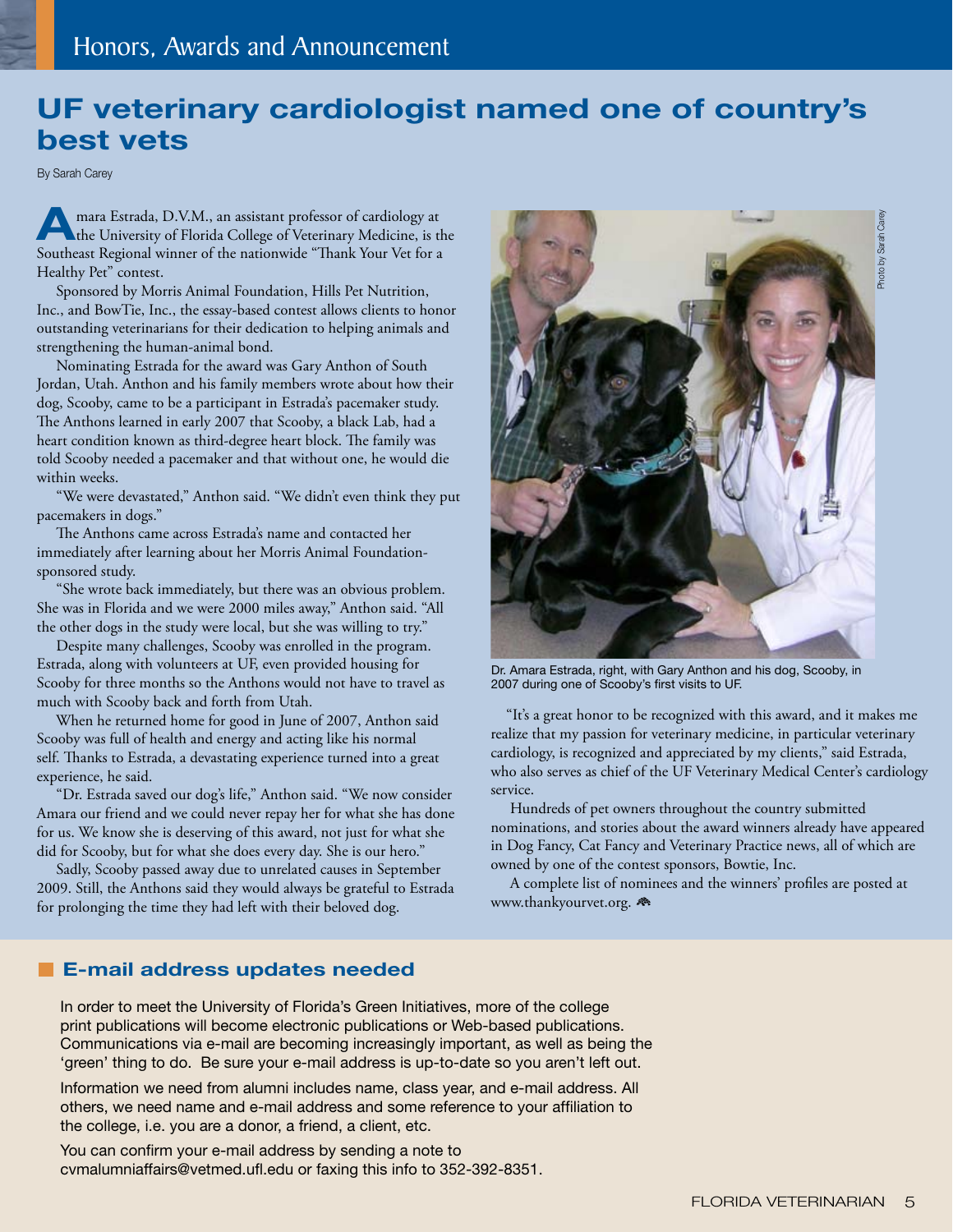#### **Harvey receives prestigious Morris Award**



Dr. John Harvey, right, is shown with Dr. Daniel Aja, director of professional affairs, Hill's Pet Nutrition, Inc., and Paul Raybould, executive vice president, Morris Animal Foundation, during the award presentation held Jan. 16 at NAVC.

#### **John W. Harvey, D.V.M., Ph.D.**,

executive associate dean at the University of Florida College of Veterinary Medicine, has received the 2010 Mark L. Morris, Sr. Lifetime Achievement Award for his lifetime contributions to the field of comparative hematology.

The award is given annually by Hills Pet Food, Inc. to a veterinarian who has made significant contributions to the welfare of companion animals through a lifetime of professional work. Harvey received the award Jan. 16 during the opening ceremony of the North American Veterinary Conference in Orlando.

In recognition of Harvey's lifetime of service, Hill's will donate \$20,000 to Morris Animal Foundation in his name.

"This year we had many outstanding nominees for this prestigious award," said Daniel Aja, D.V.M., director of professional affairs at Hill's. "Dr. Harvey is a highly dedicated and world renowned educator, and his accomplishments make him very deserving of this Lifetime Achievement Award."

A board-certified veterinary clinical pathologist, Harvey has been a member of UF's veterinary college faculty since 1974. His scholastic accomplishments include the publication of 113 refereed papers – many describing syndromes not previously recognized -- in both veterinary and human medicine; three books; 46 book chapters; 56 proceedings papers; 65 abstracts and 31 research grants. He is an accomplished lecturer both nationally and internationally, having participated in more than 250 major seminar engagements throughout the world.

Harvey has held numerous leadership roles, serving as president and board member of the American Society for Veterinary Clinical Pathology and as president and treasurer of the International Society for Animal Clinical Pathology. He has served on the examination committee of the American College of Veterinary Pathologists and has been a member of several other national and state veterinary associations.

Among Harvey's previous awards are the Norden Distinguished Teaching Award, the American Association of Feline Practitioners Research Award and the Alumni Recognition Award from Kansas State University. In 2007, he received the Lifetime Achievement Award from the American Society for Veterinary Clinical Pathology.

#### **Veterinary graduate receives UF Distinguished Alumnus Award**



Dr. Dale Kaplan-Stein is shown with her horse, Sage.

**Dale Kaplan-Stein, D.V.M.**, a 1981 graduate of the University of Florida College of Veterinary Medicine, has received a UF Distinguished Alumnus Award, becoming the first veterinary college graduate to be so honored by her alma mater.

Kaplan-Stein, who also received her undergraduate degree in animal sciences from UF in 1976, owns Oaks Veterinary Hospital and Northwood Oaks Veterinary Hospital, both located in Gainesville. She also helped establish Affiliated Pet Emergency Services in Gainesville in 1988. For more than 20 years, Kaplan-Stein worked tirelessly as a volunteer

for Gainesville Pet Rescue, Alachua County Animal Services and No More Homeless Pets, among other groups. In 2007, she founded the St. Francis House Pet Care Clinic, through which she has helped provide veterinary care to more than 600 dogs and cats belonging to homeless and disadvantaged people from the Alachua County area.

UF veterinary students have also benefited from the St. Francis House clinic, as students on their shelter medicine rotation visit the clinic weekly to participate as part of their training. The experience provides an opportunity for community outreach as well as additional clinical training.

Kaplan-Stein's commitment to UF veterinary college life and programs through service and generous philanthropic gifts resulted in her receiving the college's 2009 Alumni Achievement Award. The college subsequently nominated her for the universitywide award.

UF President Bernie Machen said the award was being given in recognition of the honor and prestige Kaplan-Stein had brought her alma mater through her accomplishments and service. He called her "an excellent example of what our students should strive to become as they step off campus and into the world as graduates."

 She received her award Dec. 18 during UF commencement ceremonies.

#### **Emeritus professor honored by pathology group**

**Claus Buergelt, D.M.V., Ph.D.**, an emeritus professor of pathology at the University of Florida College of Veterinary Medicine, has received the C.L. Davis Foundation's Olafson Medal for his contributions to veterinary pathology.



Dr. Claus Buergelt

Buergelt joined UF's faculty in 1978. His primary research focus while in academia was bovine paratuberculosis, resulting in 33 publications on the topic and two patent applications.

"My career highlight was the training of 55 residents in anatomic pathology, with the vast majority going on to become board certified," Buergelt said.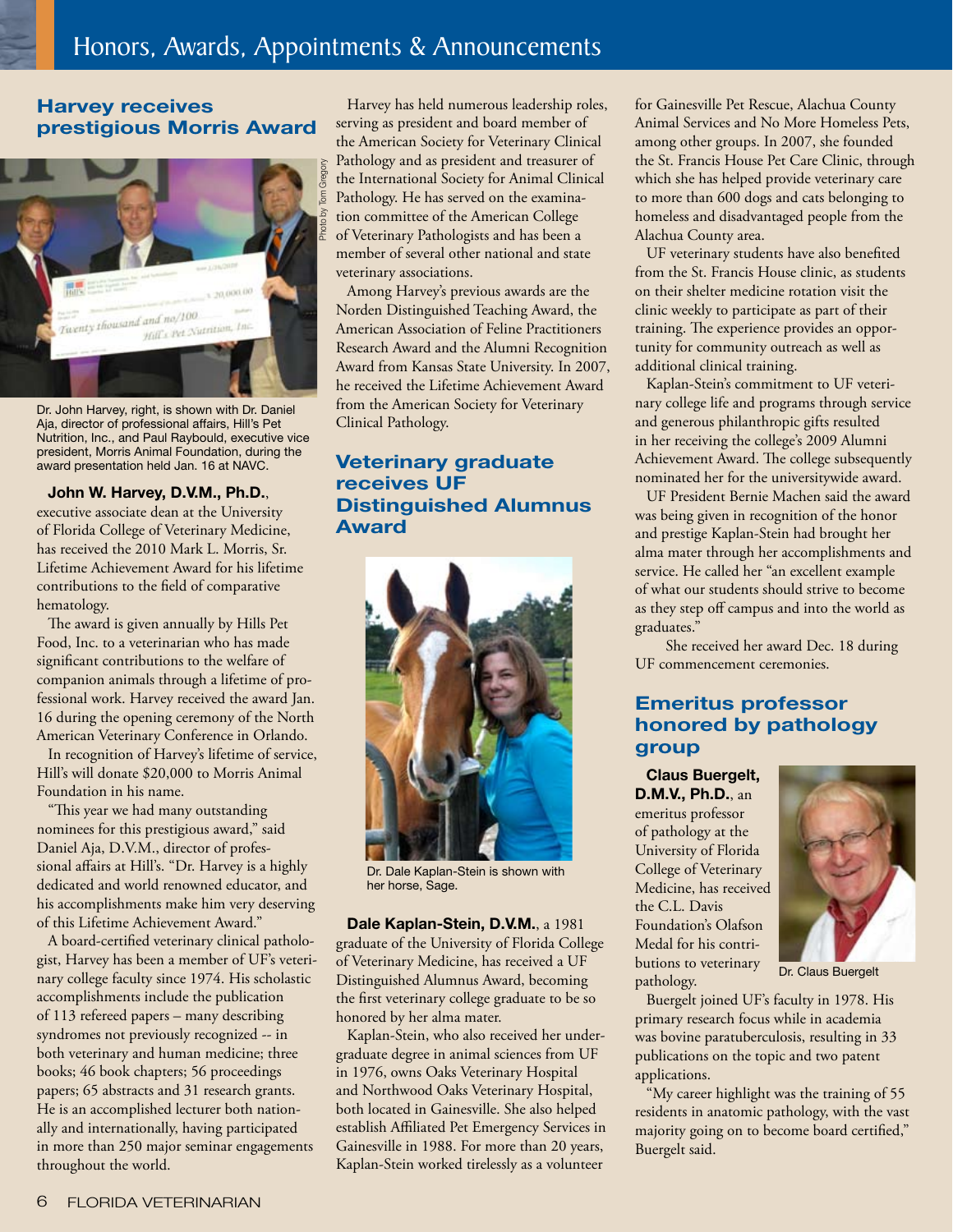## Honors, Awards, Appointments & Announcements

 The foundation, which supports the advancement of veterinary and comparative pathology, awards the medal each year to an esteemed member of the profession who embodies the ideals of the late Cornell pathologist Peter J. Olafson – specifically excellence in service, teaching and research.

Buergelt received the award in December during the foundation's annual meeting in Monterey, Calif.

In addition to the Olafson medal, Buergelt was honored in August by the International Association for Paratuberculosis, which presented him with its Outstanding Service award.

#### **Milner named associate SAH chief of staff**

**Rowan J. Milner, B.V.Sc.**, an associate professor of oncology at the University of Florida College of Veterinary Medicine, recently was appointed associate chief of staff of UF's small animal hospital.



Milner, who is dually<br>and certified in small Rowan Milner board certified in small

animal internal medicine and in oncology, will be in charge of the hospital's day to day operations. He replaced Michael Schaer, D.V.M., in the position when Schaer became special assistant to the dean.

A 1980 graduate of the University of Pretoria's veterinary college, Milner spent two years as a military veterinarian and practiced general medicine for 10 years. He returned to the University of Pretoria in South Africa in 1993, where he became a tenured associate professor specializing in small animal medicine. He then studied the application of radionuclides for the treatment of bone cancer and received his master's degree in medicine from the University of Pretoria in 1997.

Milner joined UF's veterinary faculty in 2001 to develop the oncology program and helped create a separate oncology service in 2005. A medical/radiation oncologist and a surgical oncologist soon joined the group, which remains one of the hospital's busiest services.

He was associate chairman of the department of small animal clinical sciences in 2008 and was oncology service chief until assuming his new position in July.

Milner's research interest is in the field of melanoma vaccines and target radiotherapy of sarcomas. He developed a vaccine for canine melanoma which is currently undergoing clinical trials.

#### **Translational research grant awarded to UF veterinarian**

**Ramiro Isaza, D.V.M.**, an associate professor of small animal clinical sciences at the University of Florida College of Veterinary Medicine, has been selected as one of six UF faculty members to receive KL2 Scholarships through UF's Clinical and Translational Science Institute.

Isaza, who currently is chief of the zoological medicine service, is the only veterinarian in UF's first group of KL2 designees. The KL2 program provides training and professional development as well as salary, research and tuition support for a minimum of two years to faculty members who are pursuing a graduate-level degree in a multidisciplinary area of clinical research.

Scholars receive an appreciation of diverse clinical research disciplines, an understanding of methodological and analytic concepts necessary to design rigorous clinical research and an opportunity to apply their knowledge through a mentored research experience that leads to future grant proposals.

The program is part of the much broader CTSI, which was established at UF in 2008 as the university developed its programs before receiving a highly competitive and very prestigious Clinical and Translational Science Award from the National Institutes of Health in July 2009.

"Translational medicine as we think of it within the veterinary field is primarily basic research and how we can apply it to animals," said Isaza. "But this program seeks ways of applying our veterinary knowledge to human health. So I've chosen to pursue a master's degree in public health and focus my training



Dr. Ramiro Isaza is shown preparing to perform a routine physical examination on a female Asian elephant. Elephants are one of many species seen by UF's zoological medicine service and an example of potential subjects for Isaza's future studies in public health.

and interest on how non-domestic species can cause disease in people."

Isaza said he also will focus on the occupational risks faced by people such as zookeepers, wildlife professionals and even pet owners who work with non-domestic species.

"I'm pretty well versed in the diseases these animals have, but I want to communicate effectively with the human health professionals about how these animal diseases can impact human health," he said, adding that he felt honored to receive the grant because it afforded him a unique opportunity to crosstrain his veterinary students.

"The concept of one health, one medicine is only as good as how well faculty are able to teach the students," he said. "Ultimately I want to teach the students the importance of an MPH degree and how to communicate with human health professionals as well as with clients. This scholarship gives me the opportunity to bridge that gap."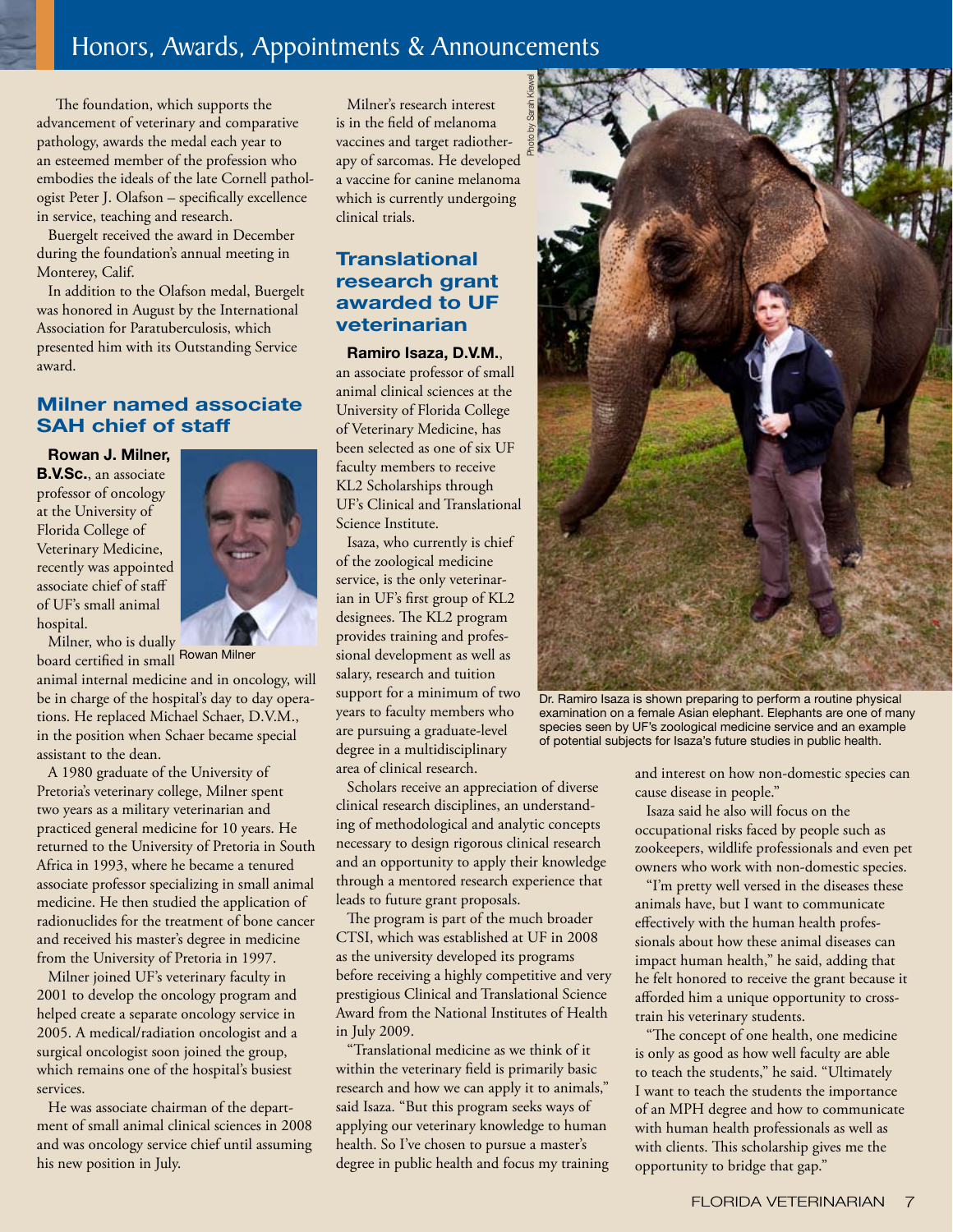Marian Limacher, M.D., heads up the CTSI's training and professional development program, which includes the KL2 scholarships.

"We're excited about that quality and potential of our first KL2 awardees," Limacher said. "These young professionals have the opportunity to forge new collaborations and develop new insights into research that will improve the health of the population."

#### **Denslow receives UF research professorship**

**Nancy Denslow,** 

**Ph.D.**, a professor of toxicology at the University of Florida's College of Veterinary Medicine, has received a UF Research Foundation professorship.





Dr. Nancy Denslow

the professorships are awarded to tenured faculty campuswide for distinguished research and scholarship. The honor includes a \$5,000 salary increase each year for three years and a one-time \$3,000 award for research support.

Denslow's research interests include the identification of molecular biomarkers for evaluating adverse effects in fish exposed to environmental contaminants. Denslow has been a pioneer in developing and applying these techniques to the area of environmental toxicology.

Specifically, she is interested in defining the molecular mechanisms of endocrine-disrupting compounds that adversely affect reproduction. Her research covers species that include largemouth bass, fathead minnow, sheepshead minnow, zebrafish and marine organisms such as queen conch and coral. From field studies conducted in central Florida lakes, Denslow and her team developed a largemouth bass model to chart normal reproductive parameters for both males and females and to identify how organochlorine pesticides and other endocrinedisrupting compounds alter reproduction. Using next-generation sequencing technologies, she has obtained more than 16,000 gene sequences for these species that were used to create microarrays and a database for proteomics experiments. The microarrays have been useful to find molecular pathways of toxicity for contaminant exposure. Using zebrafish microarray analysis as a tool, she has also worked to better understand the effect of nanomaterials on fish health, specifically the molecular level changes that occur upon exposure.

Denslow's work has been supported by major extramural grants from the National Institutes of Health, the Environmental Protection Agency and the National Science Foundation. In addition, she contributed to the creation of two UF spin-off companies, EcoArray and Banyan Biomarkers Inc. She has developed commercial products including several monoclonal antibodies that are specific to the presence of egg yolk protein in the blood of fish after exposure to estrogen or estrogen-like products. These antibodies were licensed and are now commercial products.

In 2007, Denslow received the veterinary college's Pfizer Award for Research Excellence for her discoveries.

A member of UF's veterinary college faculty since 2004, Denslow previously served for 15 years as director of UF's Protein Chemistry and Molecular Biomarkers Core Facility in ICBR. She is currently an associate editor for Ecotoxicology and Environmental Safety. She serves as a junior councilor in the Molecular Biology Specialty Section for the Society of Toxicology and previously served on the executive board of the Association for Biomolecular Research Facilities. She is also a member of the Society of Environmental Toxicology and the American Society of Biochemistry and Molecular Biology.

continued from page 1

around the eyes, threatening the animals' vision and their ability to find food.

 Stacy, a board-certified anatomical pathologist, received his Ph.D. from the UF College of Veterinary Medicine in 2008. During the sea turtle stranding event, he was instrumental in working with state and federal wildlife agencies to coordinate rescue efforts all over Florida. He was involved in initial health assessments, triage, treatment and release efforts, helping to determine which turtles needed further care at rehabilitation facilities.

 "Some of the turtles were actually responsive between 12-24 hours and could be released," Stacy said. "We were identifying those with buoyancy issues, severe tumors, turtles with eye problems or that showed other types of trauma. We were also concerned about turtles that were very thin, since those would need to be kept for longer."

 Other members of the Aquatic Animal Health team assisted in various ways. Drs. Mike Walsh and Jim Wellehan managed the clinical treatment of turtles coming into UF, with help from zoo medicine resident Dr. Natalie Hall, aquatic animal health resident Dr. Jenny Meegan, aquatic animal health instructor Dr. Nicole Stacy, veterinary technician Jennifer Muller, biological scientists Linda Archer and Heather Daniel and many other veterinary student and staff volunteers. Biological scientist Mike Sapper, who works in the anatomy laboratory, helped set up tubs and pools in advance of the turtles'

arrival. Aquatic Animal Health Program Director Ruth Francis-Floyd helped with water quality management and other logistical aspects that were coordinated and put into place within a day, and with very little notice.

 "Most of the turtles we got, we were able to save, but some we lost," Stacy said. "Most were subsequently released and two were held back for removal of fibropapillomas. One of those turtles has been discharged to a rehabilitation facility and another is still being held for possible surgery."

 Stacy said the weeklong rescue effort was challenging for many who volunteered to help out, but that overall he felt the response was "incredibly positive."

 "We were able to get large numbers of turtles back into the wild in an appropriate manner," he said. "This was an unprecedented situation. We had twice as many strandings as we deal with in a given year, and over a period of 10 days."

 It is unclear what the extent of the overall effect of the recent freezes on sea turtle populations will be, Stacy said.

 "Green sea turtle nesting has risen in recent years, but this event was a concern especially because it involved so many larger turtles. It takes an animal an estimated 20-30 years or longer to become sexually mature, so when that demographic is affected, it's a concern," he said.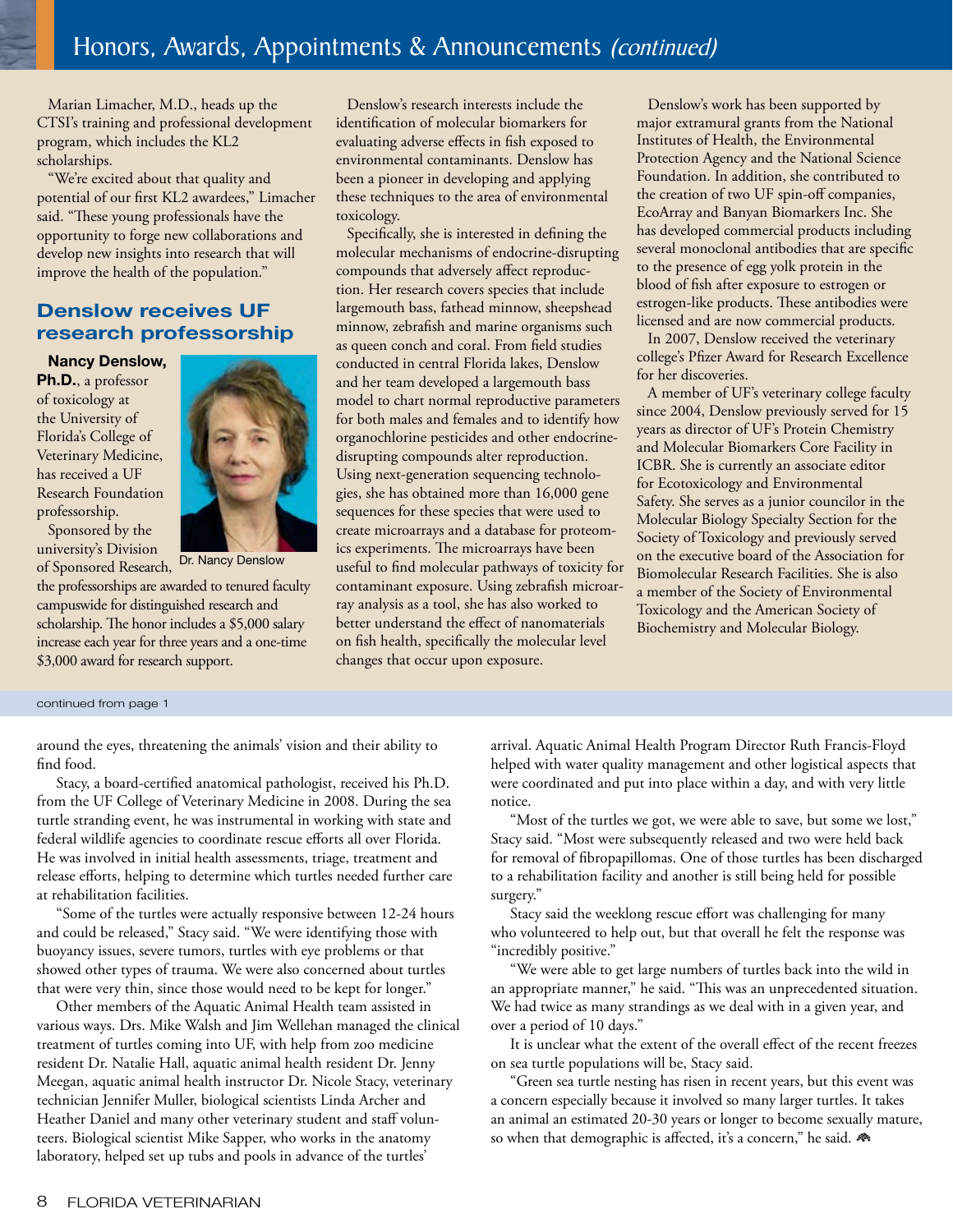## Donor Profile

## **Personal experience leads native Floridian to support UF's small animal rehabilitation efforts**

By Sarah Carey



Victoria Ford and her prize-winning poodle, Tasse, are shown outside UF's small animal hospital in November. Tasse had just completed a session in the Rehabilitation and Fitness Center's underwater treadmill.

**A**s a longtime owner of competitive agility dogs, native Floridian Victoria Ford saw first-hand how frequently sports injuries can affect animal athletes.

 "After competing in agility for 12 years, I observed all the injured dogs going to South Carolina for treatment and wondered why the UF veterinary school was not their choice," Ford said. "I learned that UF had no such facility, and that agility dogs needed special treatment."

 A past treasurer of the Pals & Paws agility group in Jacksonville, Ford began talking with Dr. Janine Tash, owner of Aalatash Veterinary Hospital in Gainesville and a UF CVM alumna from the class of 1983. Tash and Ford, both agility dog aficionados, expanded their discussions to involve UF administrators.

 "I learned that not only did agility dogs have rehabilitation needs, so did other canine athletes as well as surgical and neurological patients," Ford said.

 Soon after, Ford made a \$60,000 gift to help purchase an underwater treadmill for the college's new Small Animal Rehabilitation and Fitness Center. During the new Small Animal Hospital's fund raising campaign, she made a significant donation toward construction of the Rehabilitation and Fitness Center. Subsequently, she decided to increase her level of support through the establishment of the James Edmundson Ingraham Endowed Fund in Veterinary Medicine. This additional gift was made in memory of her great-grandfather, a businessman, entrepreneur, railroad executive and mayor of St. Augustine, whom Ford describes as a "moving force in the development of the state of Florida from the 1880s through the early 1900s."

 Just one year after a ribbon-cutting ceremony was held to mark the treadmill's installation, Ford is excited to see the new rehabilitation center gaining in caseload and in capability.

 "It was most heartwarming to be in the Small Animal Hospital waiting room with my miniature poodle, and overhear a patient talking about her dog's surgery and recovery," Ford said. "The owner was telling someone how wonderful the underwater treadmill and rehabilitation area had been for her dog's recuperation after surgery. She felt her dog had recuperated more quickly with the assistance of the rehabilitation center."

 Ford added that a Jacksonville agility friend's dog had been paralyzed and now is doing very well, thanks to treatment through the UF rehabilitation and fitness center.

 "I believe when you are blessed, you should use that blessing wisely and not selfishly," Ford said. "I try to live knowing that I will be accountable to my maker on judgment day for my actions and non-actions. By seeing the need and stepping up to the plate, I feel I am not only helping the animals but also the expansion of medical knowledge, specifically the blending of standard medical treatments with alternative treatments."

 Dr. Kristin Kirkby, a board-certified veterinary surgeon who directors the small animal rehabilitation program, said Ford had a passion for agility as well as a commitment to the health and fitness of her dogs and other dogs that participate in the sport.

 "She recognized the absolute necessity for a rehabilitation center in North Florida that can diagnose, treat, and help prevent agility-related injuries," Kirkby said. "Without Vicky, a rehab service at UF would still be a plan for the future rather than the fully equipped rehabilitation and fitness center we have today."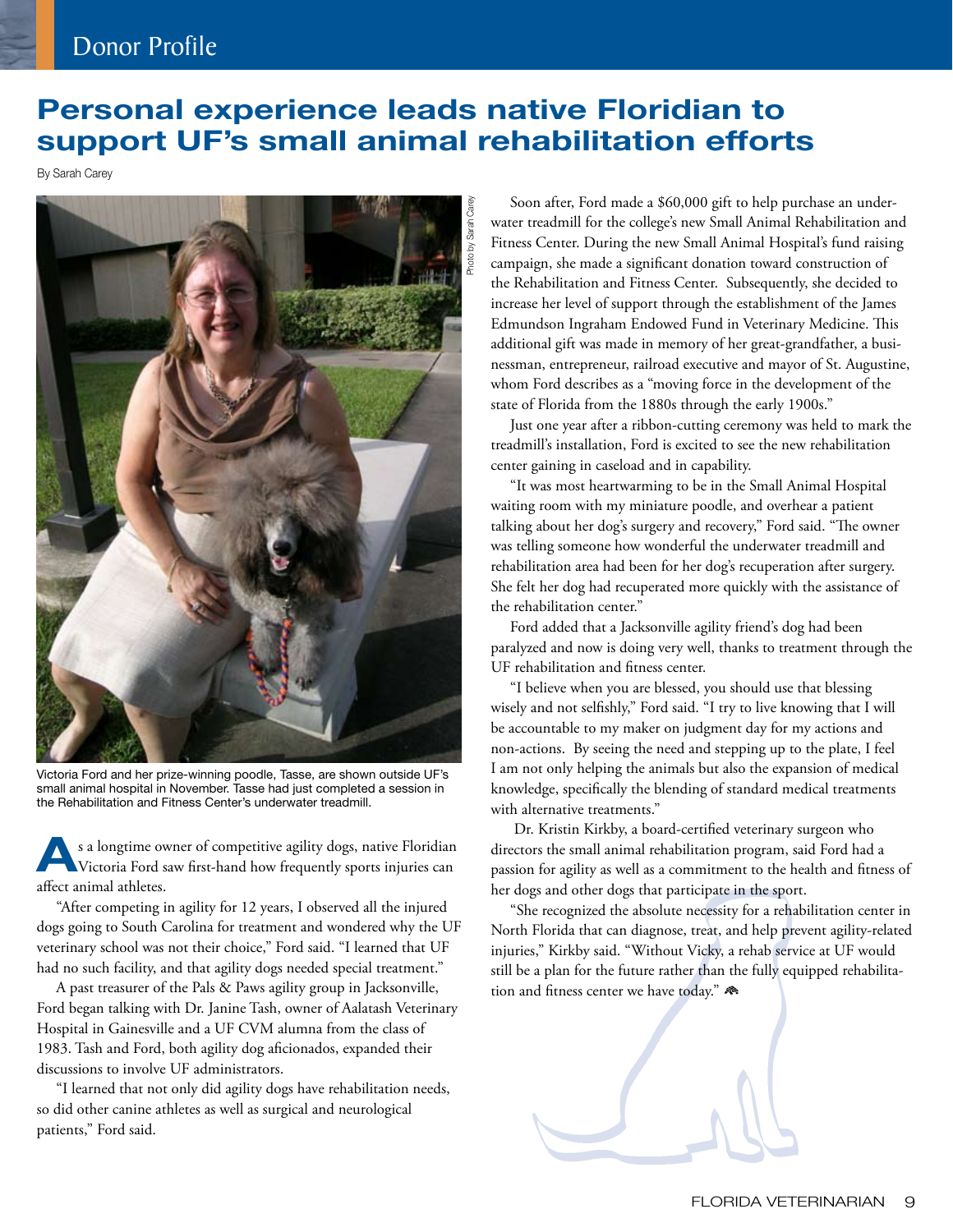## Clinical Update

## **Dairy goat back to show form after successful surgery at UF**

**D**airy goats have been a hobby for University of Florida chemist and program assistant Kelley Hines since she was 15 years old and began raising them for a 4-H club project.

 "What started as a club project has now turned into a full-time show and hobby herd," she said.

 Since 2000, she has been breeding purebred Lamancha dairy goats under the "Here Be Goats" herd name. All of her goats are registered with the American Dairy Goat Association, and her small herd has participated in two national shows as well as being shown throughout Florida and Georgia.

 But Martini, a 2005 Christmas-baby goat, was never just one of the crowd. She had been born as the result of an artificial insemination breeding that made use of rare, proven semen,



Kelley Hines and her prize-winning goat, Martini.

along with her triplet sister and brother.

 "From the minute she was born, I knew she was special," Hines said. "Her mother was my winningest champion doe, so to have an AI kid out of her like Martini was more than we could have ever hoped for."

 Her beloved goat was also a show-stopper from an early age, earning her first championship at the age of three months. Hines said.

 Last June however, Martini developed a hernia due to complications from a pelvic fracture and abdominal wall injury that occurred in a fight with another doe. A hernia occurs when the body wall musculature under the skin tears or doesn't heal together properly following injury or surgery, allowing organs to drop through the hole, forming a pocket.

 By August, Martini's condition had worsened and Hines's veterinarian, Dr. Mara Ricci of New Tampa Animal Hospital, referred her to UF's Veterinary Medical Center.

 "In Martini's case, her rumen was pushing through the hole in her body wall," Hines said. "There were now only two options, to euthanize her or to proceed with surgery."

 In goats, hernia surgery is risky due to the size and weight of the rumen.

 "In order to successfully repair a hernia the size of Martini's, you can't just stitch up the opening," Hines said. "A polypropylene mesh that is used in humans has to be involved, and the price of the mesh alone is \$500. "

 But Hines's love and respect for Martini was such that there was only one option for her, and that was to proceed with the surgery.

 "She had an abscess on the ventral abdomen that was drained successfully at the VMC and again at home later," said Orlaith Cleary, D.V.M., a clinical instructor in large animal surgery at UF who participated in Martini's hernia repair, along with Ali Morton, D.V.M., assistant professor of large animal surgery, and Jeremiah Easley, D.V.M., a large animal surgery resident.

 "Once the abscess healed, she started to develop a body wall hernia that was quite large. We successfully repaired the hernia with polypropylene mesh and now she has her girlish figure back."

 In addition, Martini is completely back in show form and in the early stages of pregnancy. In October, Himes took her to the St. Johns Fair Open Dairy Goat Show, where she was named champion over 15 other Lamancha does.

 "She then exceeded our hopes by also winning Best of Breed over three additional animals that were already permanent champions," Hines said. "This was the third and final win Martini needed to make her a permanent champion and she is also our first homebred champion Lamancha. She is a true inspiration for me and for everyone around her."

 UF's Morton said the surgery could not have been successful without the commitment to care that Hines provided throughout Martini's convalescence.

 "Hernia repairs can often have complications, so proper preoperative preparation and diligent postoperative care are essential," Morton said. "There was no question that Kelley would follow every recommendation to the 't.' She was an ideal client – friendly, inquisitive and committed to caring for Martini."

 Since Martini's surgery was successful, Hines hope to continue to breed her while continuing to use her as a regular show and milking doe.

 "While I do raise these animals for show and milk, they are also very much a part of my family and I love them each as individuals," Hines said. "Martini is one of those once-in-a-lifetime goats and I cherish every day I get to spend with her."

 Added Morton, "We are thrilled at the outcome of the surgery and Martini's subsequent successes, and can't wait to see her kids!"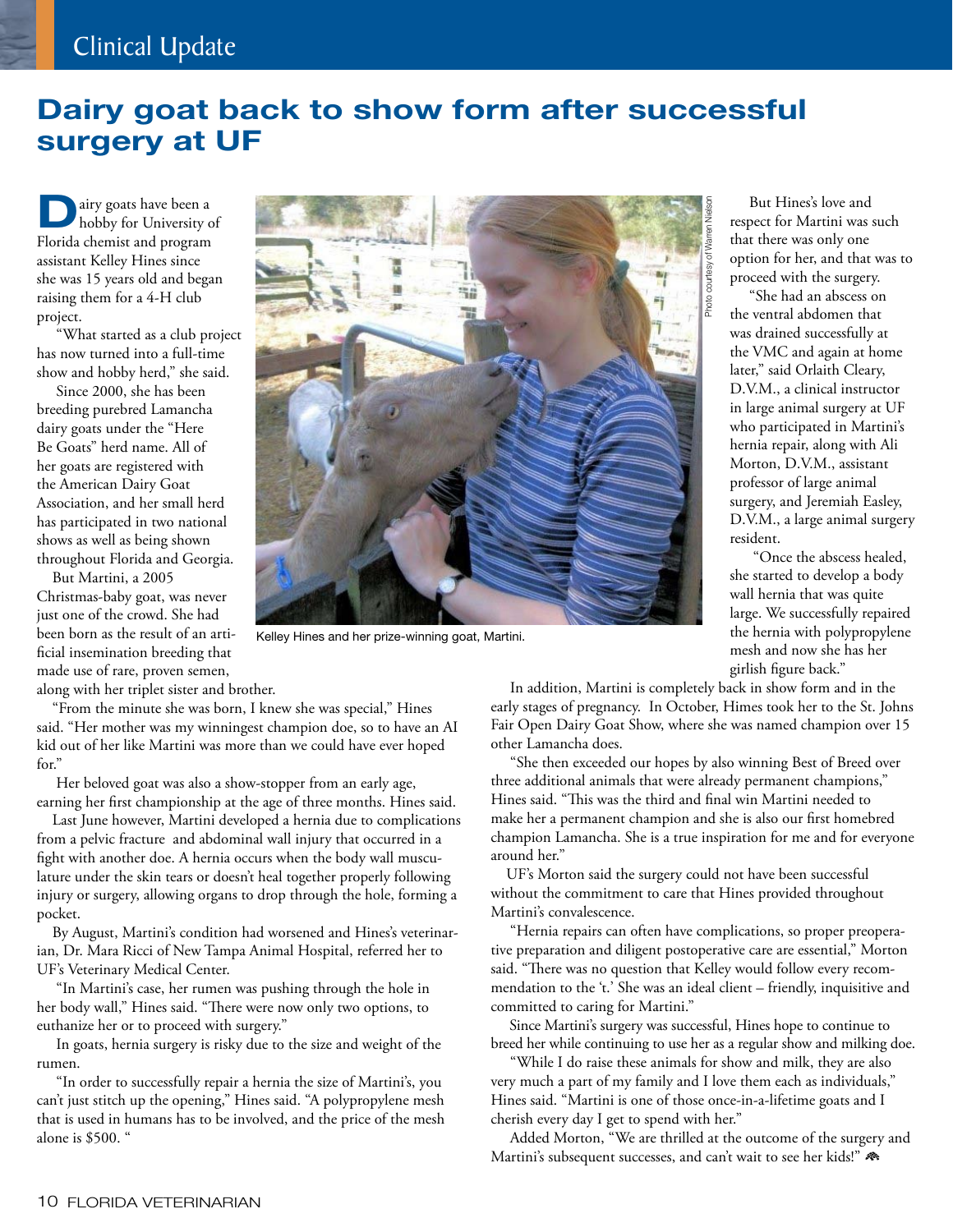## CVM Homecoming, 2009



Omi Risco, Dr. Carlos Risco, '80, Dr. Claudia Valderrama, '95 and Dr. Chris Sanchez, '95, were among the guests at Florida Gym Nov. 7 for the CVM's homecoming event.



Members of the class of 2010 were on hand to sell their wares. From left to right are Marcy Sumling, Nicole Patterson and Charli Jane Walrond.



Dr. Paul Nicoletti, professor emeritus of infectious diseases, and Dr. Sue Anderson, '83, had a good opportunity to visit during the pre-game meal.

The college celebrated 2009 Homecoming activities Nov. 7 at Florida Gym. The new venue drew alumni, faculty, staff and friends together for an evening of barbecue and fun before the Florida Gators trounced the Vanderbilt Commodores, 27-3.

# Photo by Sarah Carey Photo by Sarah (

Dr. Ken Braun, professor emeritus of food animal medicine and former chairman of the department of large animal clinical sciences, and his wife, Liz, were on hand to visit with old friends.



Dr. Julie Runnfeldt, '93, Dr. Raquel McGraw Fox, '93, and Dr. Joel